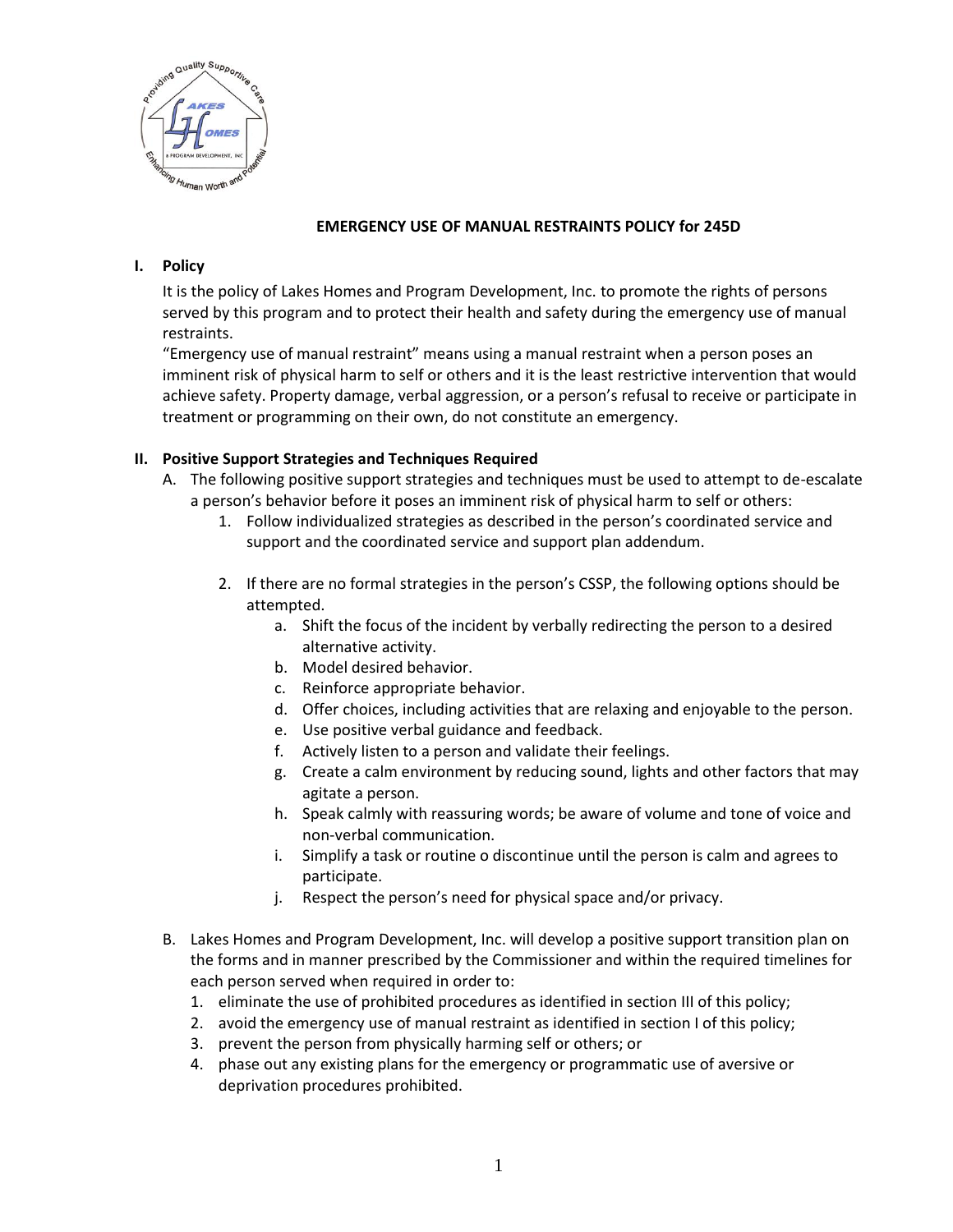### **III. Permitted actions and procedures**

Use of the following instructional techniques and intervention procedures used on an intermittent or continuous basis are permitted by this program. When used on a continuous basis, it must be addressed in a person's coordinated service and support plan addendum.

- A. Physical contact or instructional techniques must be the least restrictive alternative possible to meet the needs of the person and may be used to:
	- 1. calm or comfort a person by holding that persons with no resistance from that person;
	- 2. protect a person known to be at risk or injury due to frequent falls as a result of a medical condition;
	- 3. facilitate the person's completion of a task or response when the person does not resist or the person's resistance is minimal in intensity and duration; or
	- 4. briefly block or redirect a person's limbs or body without holding the person or limiting the person's movement to interrupt the person's behavior that may result in injury to self or others.
- B. Restraint may be used as an intervention procedure to:
	- 1. allow a licensed health care professional to safely conduct a medical examination or to provide medical treatment ordered by a licensed health care professional to a person necessary to promote healing or recovery from an acute, meaning short-term, medical condition; or
	- 2. assist in the safe evacuation or redirection of a person in the event of an emergency and the person is at imminent risk of harm.

### **IV. Prohibited Procedures**

Use of the following procedures as a substitute for adequate staffing, for a behavioral or therapeutic program to reduce or eliminate behavior, as punishment, or for staff convenience, is prohibited by Lakes Homes and Program Development, Inc:

- 1. Chemical restraint
- 2. Mechanical restraint
- 3. Manual restraint
- 4. Time out
- 5. Seclusion
- 6. Any aversive or deprivation procedure

# **V. Manual Restraints Allowed in Emergencies**

- A. Lakes Homes and Program Development, Inc. allows the following manual restraint procedures to be used on an emergency basis when a person's conduct poses an imminent risk of physical harm to self or others and less restrictive strategies have not achieved safety:
	- a. Physical escort to a safe place.
	- b. One staff person arm restraint in a standing position.
	- c. Two staff person arm restraint in a standing position.
- B. The program will not allow the use of a manual restraint procedure with a person when it has been determined by the person's physician or mental health provider to be medically or psychologically contraindicated. This program will complete an assessment of whether the allowed procedures are contraindicated for each person receiving services as part of the service planning required under section 245D.071, subdivision 2, for recipients of basic support services; or the assessment and initial service planning required under section 245D.071, subdivision 3, for recipients of intensive support services.

#### **VI. Conditions for Emergency Use of Manual Restraint**

A. Emergency use of manual restraint must meet the following conditions: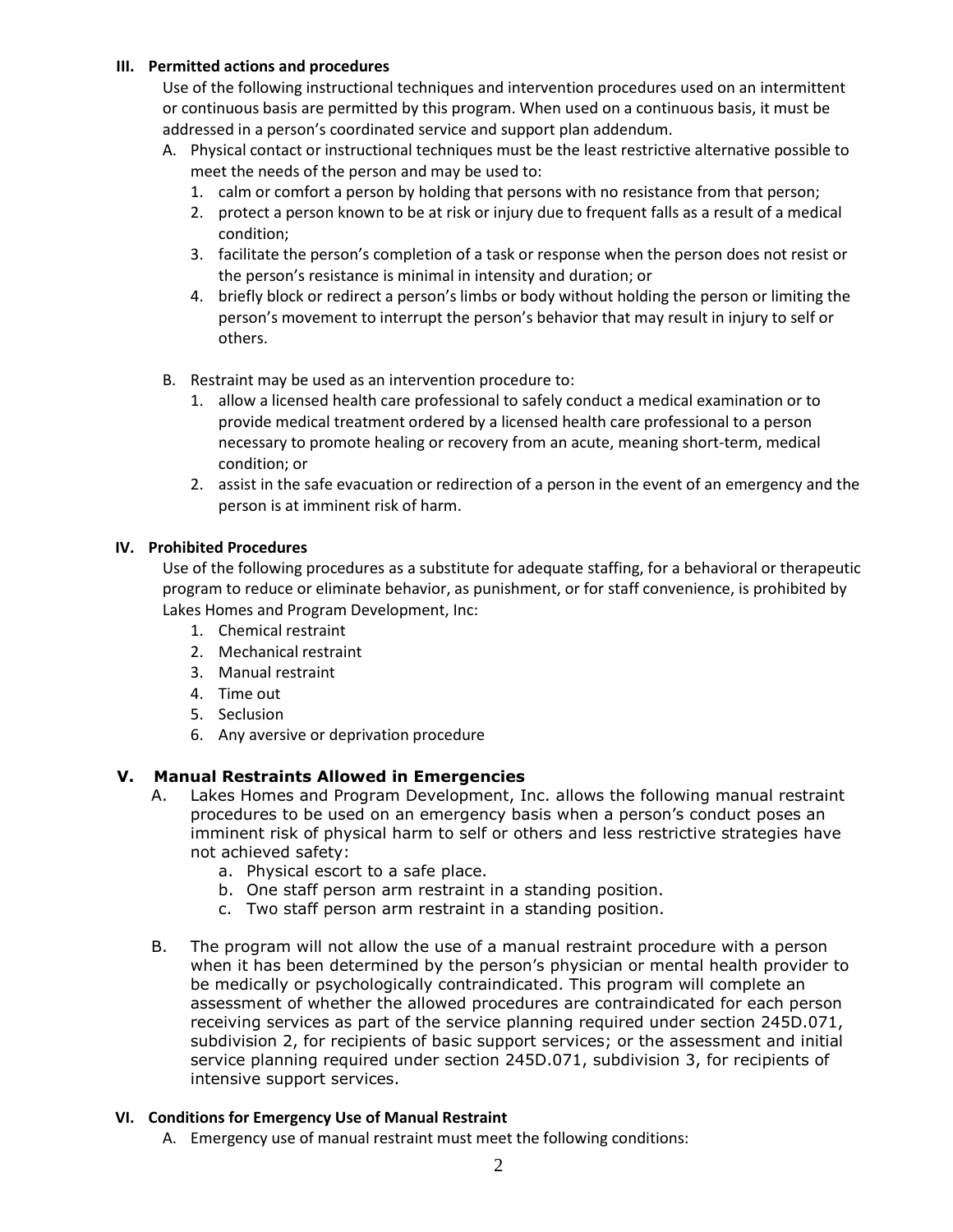- 1. immediate intervention must be needed to protect the person or others from imminent risk of physical harm;
- 2. the type of manual restraint used must be the least restrictive intervention to eliminate the immediate risk of harm and effectively achieve safety; and
- 3. the manual restraint must end when the threat of harm ends.
- B. The following conditions, on their own, are not conditions for emergency use of manual restraint:
	- 1. the person is engaging in property destruction that does not cause imminent risk of physical harm;
	- 2. the person is engaging in verbal aggression with staff or others; or
	- 3. a person's refusal to receive or participate in treatment or programming.

#### **VII. Restrictions When Implementing Emergency Use of Manual Restraint**

Emergency use of manual restraint must not:

- 1. be implemented with a child in a manner that constitutes sexual abuse, neglect, physical abuse, or mental injury;
- 2. be implemented with an adult in a manner that constitutes abuse or neglect;
- 3. be implemented in a manner that violates a person's rights and protection;
- 4. be implemented in a manner that is medically or psychologically contraindicated for a person;
- 5. restrict a person's normal access to a nutritious diet, drinking water, adequate ventilation, necessary medical care, ordinary hygiene facilities, normal sleeping conditions, or necessary clothing;
- 6. restrict a person's normal access to any protection required by state licensing standards and federal regulations governing this program;
- 7. deny a person visitation or ordinary contact with legal counsel, a legal representative, or next of kin;
- 8. be used as a substitute for adequate staffing, for the convenience of staff, as punishment, or as a consequence if the person refuses to participate in the treatment or services provided by this program;
- 9. use prone restraint. "Prone restraint" means use of manual restraint that places a person in a face-down position. It does not include brief physical holding of a person who, during an emergency use of manual restraint, rolls into a prone position, and the person is restored to a standing, sitting, or side-lying position as quickly as possible; or
- 10. apply back or chest pressure while a person is in a prone or supine (meaning a face-up) position.

#### **VIII. Monitoring Emergency Use of Manual Restraint**

- A. Lakes Homes and Program Development, Inc. must monitor a person's health and safety during an emergency use of a manual restraint. The purpose of the monitoring is to ensure the following:
	- 1. only manual restraints allowed in this policy are implemented;
	- 2. manual restraints that have been determined to be contraindicated for a person are not implemented with that person;
	- 3. allowed manual restraints are implemented only by staff trained in their use;
	- 4. the restraint is being implemented properly as required; and
	- 5. the mental, physical, and emotional condition of the person who is being manually restrained is being assessed and intervention is provided when necessary to maintain the person's health and safety and prevent injury to the person, staff involved, or others involved.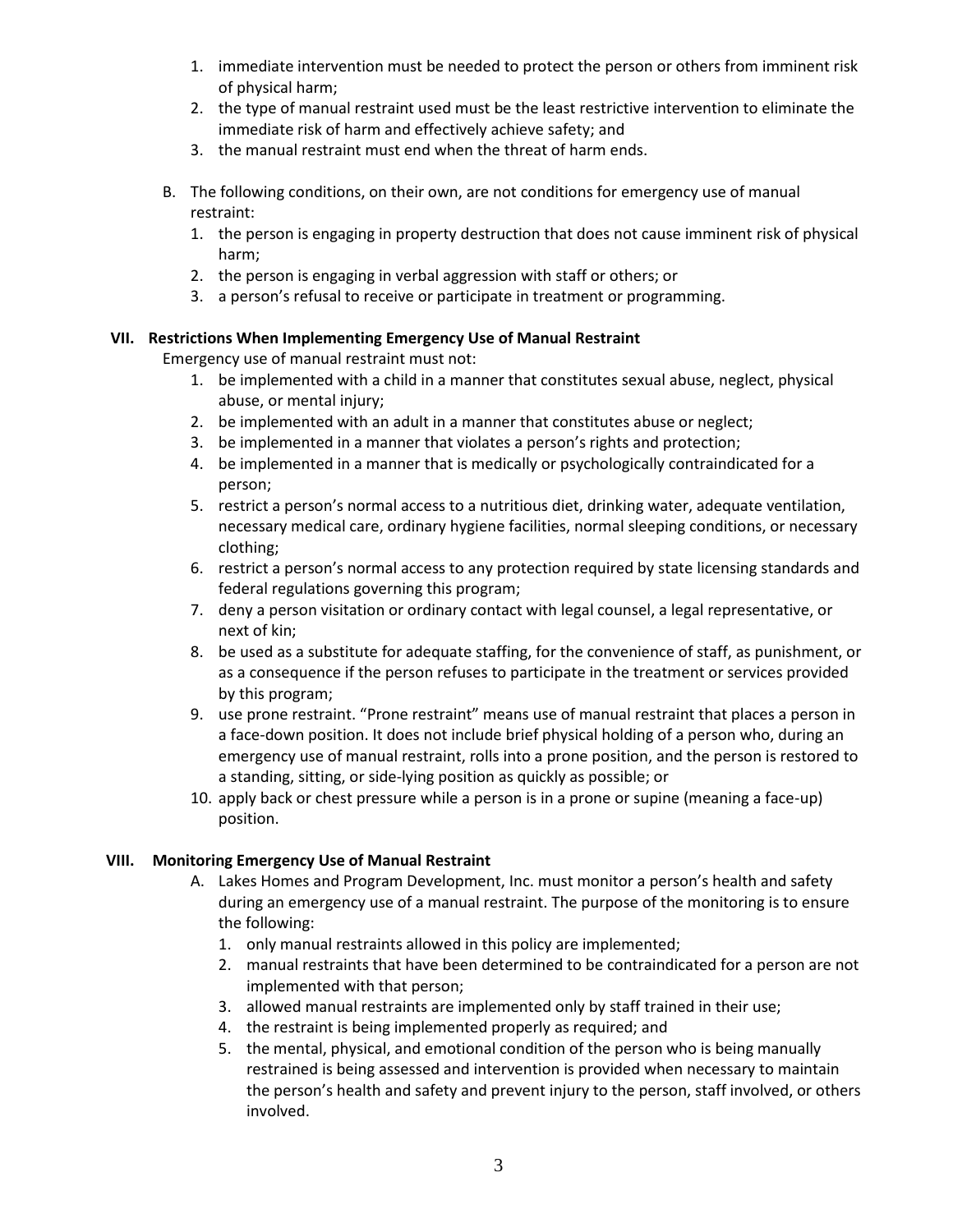- B. When possible, a staff person who is not implementing the emergency use of a manual restraint must monitor the procedure.
- C. A monitoring form, as approved by the Commissioner, must be completed for each incident involving the emergency use of a manual restraint.

# **IX. Reporting Emergency Use of Manual Restraint**

- A. Within 24 hours of an emergency use of manual restraint, the legal representative and the case manager must receive verbal notification of the occurrence as required under the incident response and reporting requirements in section 245D.06, subdivision 1. When the emergency use of manual restraint involves more than one person receiving services, the incident report made to the legal representative and the case manager must not disclose personally identifiable information about any other person unless the program has the consent of the person.
- B. Within 3 calendar days after an emergency use of a manual restraint, the staff person who implemented the emergency use must report in writing to the program's designated coordinator the following information about the emergency use:
	- 1. who was involved in the incident leading up to the emergency use of a manual restraint; including the names of staff and persons receiving services who were involved;
	- 2. a description of the physical and social environment, including who was present before and during the incident leading up to the emergency use of a manual restraint;
	- 3. a description of what less restrictive alternative measures were attempted to de-escalate the incident and maintain safety before the emergency use of a manual restraint was implement. This description must identify when, how, and how long the alternative measures were attempted before the manual restraint was implemented;
	- 4. a description of the mental, physical, and emotional condition of the person who was manually restrained, leading up to, during, and following the manual restraint;
	- 5. a description of the mental, physical, and emotional condition of the other persons involved leading up to, during, and following the manual restraint;
	- 6. whether there was any injury to the person who was restrained before or as a result of the use of a manual restraint;
	- 7. whether there was any injury to other persons, including staff, before or as a result of the use of a manual restraint; and
	- 8. whether there was a debriefing with the staff and, if not contraindicated, with the person who was restrained and other persons who were involved in or who witnessed the restraint, following the incident. Include the outcome of the debriefing. If the debriefing was not conducted at the time the incident report was made, the report should identify whether a debriefing is planned.
- C. A copy of this report must be maintained in the person's service recipient record.
- D. Each single incident of emergency use of manual restraint must be reported separately. A single incident is when the following conditions have been met:
	- 1. after implementing the manual restraint, staff attempt to release the person at the moment staff believe the person's conduct no longer poses an imminent risk of physical harm to self or others and less restrictive strategies can be implemented to maintain safety;
	- 2. upon the attempt to release the restraint, the person's behavior immediately re-escalates; and
	- 3 staff must immediately re-implement the manual restraint in order to maintain safety.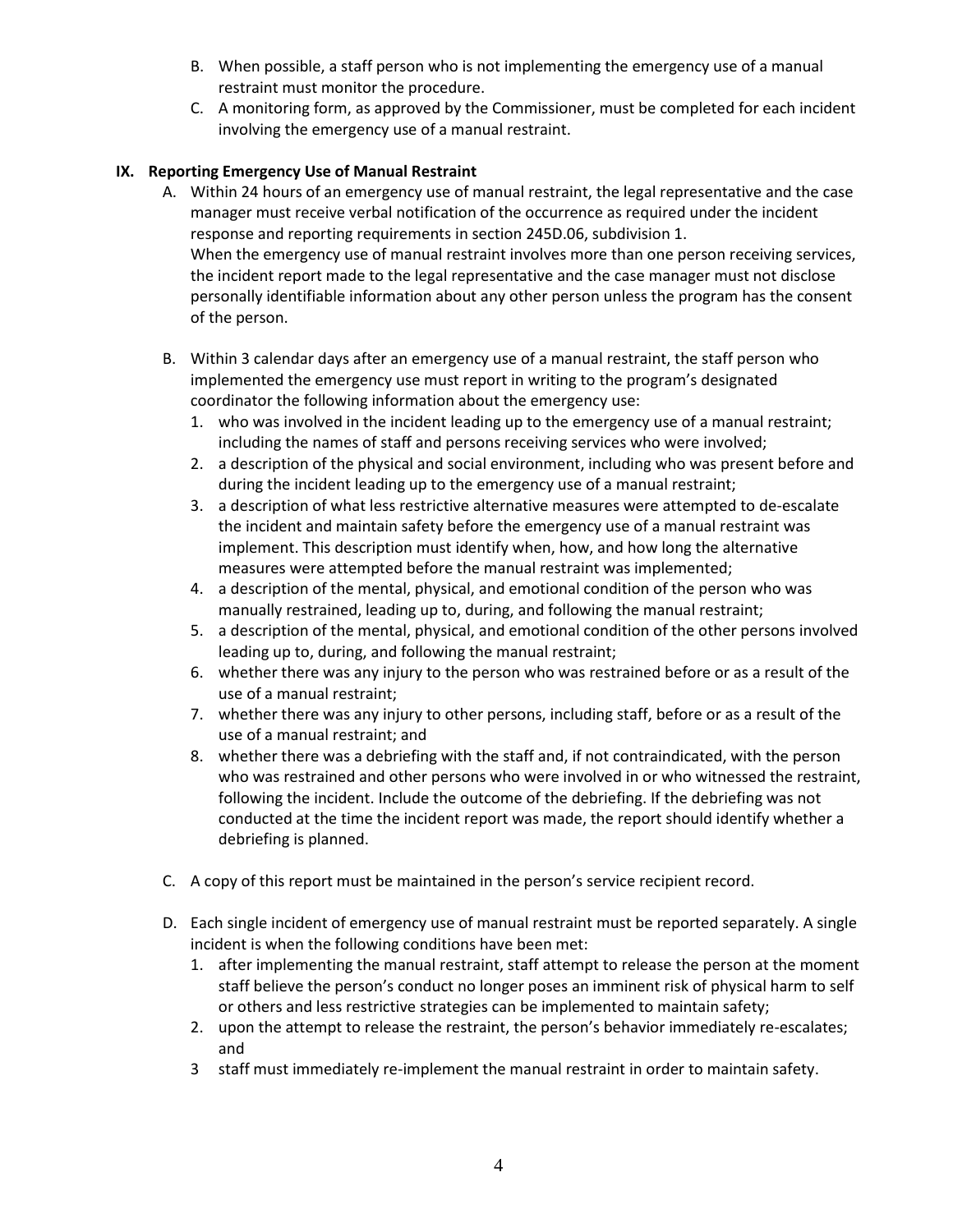### X. **Internal Review of Emergency Use of Manual Restraint**

- A. Within 5 business days after the date of the emergency use of a manual restraint, Lakes Homes and Program Development, Inc. must complete and document an internal review of the report prepared by the staff member who implemented the emergency procedure.
- B. The internal review must include an evaluation of whether:
	- 1. the person's service and support strategies need to be revised;
	- 2. related policies and procedures were followed;
	- 3. the policies and procedures were adequate;
	- 4. there is need for additional staff training;
	- 5. the reported event is similar to past events with the persons, staff, or the services involved; and
	- 6. there is a need for corrective action by the program to protect the health and safety of persons.
- C. Based on the results of the internal review, Lakes Homes and Program Development, Inc. must develop, document, and implement a corrective action plan for the program designed to correct current lapses and prevent future lapses in performance by individuals or the program.
- D. The corrective action plan, if any, must be implemented within 30 days of the internal review being completed.
- E. Lakes Homes and Program Development, Inc. has identified the designated program coordinator and/or the development director as responsible for conducting the internal review and for ensuring that corrective action is taken, when determined necessary:

### **XI. Expanded Support Team Review of Emergency Use of Manual Restraint**

- A. Within 5 working days after the completion of the internal review, Lakes Homes and Program Development, Inc. must consult with the expanded support team to:
	- 1. Discuss the incident to:
		- a. define the antecedent or event that gave rise to the behavior resulting in the manual restraint; and
		- b. identify the perceived function the behavior served.
	- 2. Determine whether the person's coordinated service and support plan addendum needs to be revised to:
		- a. positively and effectively help the person maintain stability; and
		- b. reduce or eliminate future occurrences of manual restraint.
- B. Lakes Homes and Program Development, Inc. must maintain a written summary of the expanded support team's discussion and decisions in the person's service recipient record.
- C. Lakes Homes and Program Development, Inc. has identified the designated coordinator and/or development director as responsible for conducting the expanded support team review and for ensuring that the person's coordinated service and support plan addendum is revised, when determined necessary.

# **XII. External Review and Reporting of Emergency Use of Manual Restraint**

Within 5 working days after the completion of the expanded support team review, Lakes Homes and Program Development, Inc. must submit the following to the Department of Human Services using the online reporting tool and the Office of the Ombudsman for Mental Health and Developmental Disabilities: